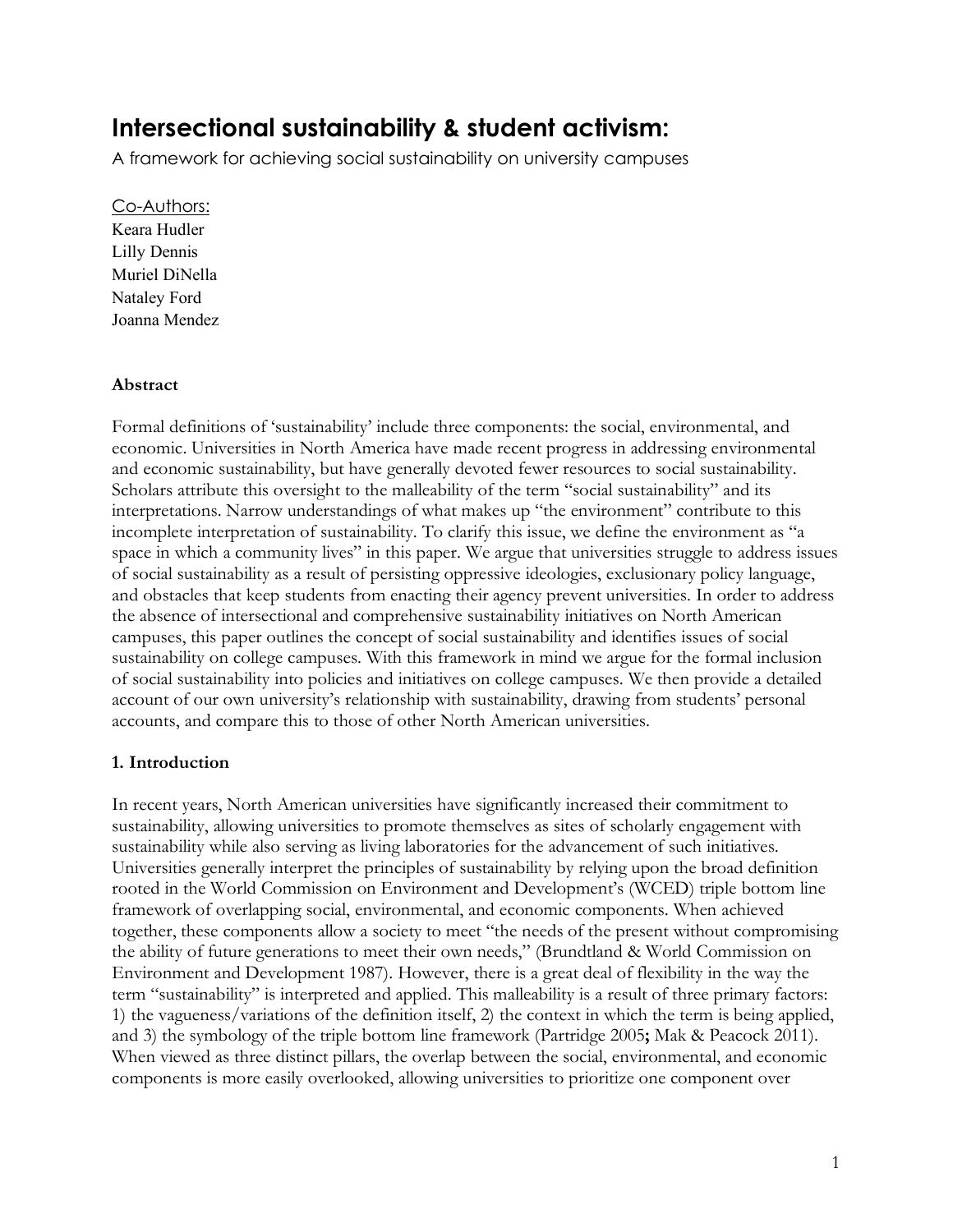another. As scholars have recognized this shortcoming they have begun to use depictions of the three components as concentric, overlapping circles, making their synergistic relationship more apparent (Mak & Peacock 2011).

As some scholars have noted, engaging in an intersectional approach to sustainability is a fundamental step in maintaining a productive commitment to sustainability (Dunn & Hart-Steffes 2012; Kerr & Hart-Steffes 2012; Edwards 2012; Miller 2016; Brundtland & World Commission on Environment and Development 1987). As this paper suggests, this is especially true for institutions of higher education. An equally weighted focus on the three overlapping components of sustainability allows universities to improve the health and well-being of the campus community, produce more sustainable financial models, foster environmental health on campus, and ultimately serve as a pedagogical example for students who will enter the world as engaged and informed citizens. While universities have made progress towards promoting environmental and economic sustainability, fewer resources and attention have been applied to social sustainability (Dunn & Hart-Steffes 2012; Kerr & Hart-Steffes 2012; Edwards 2012).

There are various definitions of social sustainability. Generally, they emphasize equity in the structures, systems, and relationships that support healthy and safe communities and improve the quality of life for all members (McKenzie 2013; Mak & Peacock 2011). However, in the last decade scholars have documented the various ways in which campuses still fail at creating healthy and safe communities; 19% of women report being assaulted while at college, students with disabilities have a graduation rate half that of students without disabilities, and people of color remain frequently underserved and underrepresented throughout their academic careers (Krebs et al. 2007; Gregg 2009; Museus et al. 2015). Increased focus upon social sustainability would thus benefit universities through the creation of respectful campus climates, stronger commitments to standing policies on sustainability, and a more interdisciplinary educational experience for students as they are taught to be agents of change in their communities.

The presence of persisting oppressive ideologies, exclusionary policy language, and obstacles that keep students from enacting their agency prevent universities from adequately incorporating social sustainability into their sustainability initiatives. This paper begins with a discussion of the concept of social sustainability and its importance in achieving sustainability as a whole. We then examine different manifestations of social injustice present on North American college campuses, revealing the significant amount of work that remains to be done on this issue. Lastly, we include proposals for how universities can amend policies and influence campus cultures in ways that improve the overall health, well-being, and long term sustainability of campus communities.

# **2. Literature Review: Understanding Sustainability/Social Sustainability**

Sustainability efforts that place an "emphasis on the economy and environment," have dominated applications of sustainability and sustainable development, contributing to a broader understanding of the intersection between these two components while rendering it "harder for people to understand how the environment and social sustainability are interrelated" (Boström 2012). This is exacerbated by narrow definitions of the environment as only non-human nature which do not take into account built and social environments (Kafer 2013; Dempsey et al. 2011). Furthermore, scholars argue that "sustainability" is itself an ambiguous term, because it is a context-dependent concept: "it has to be applied to something before its meaning is clear" (Partridge 2005). This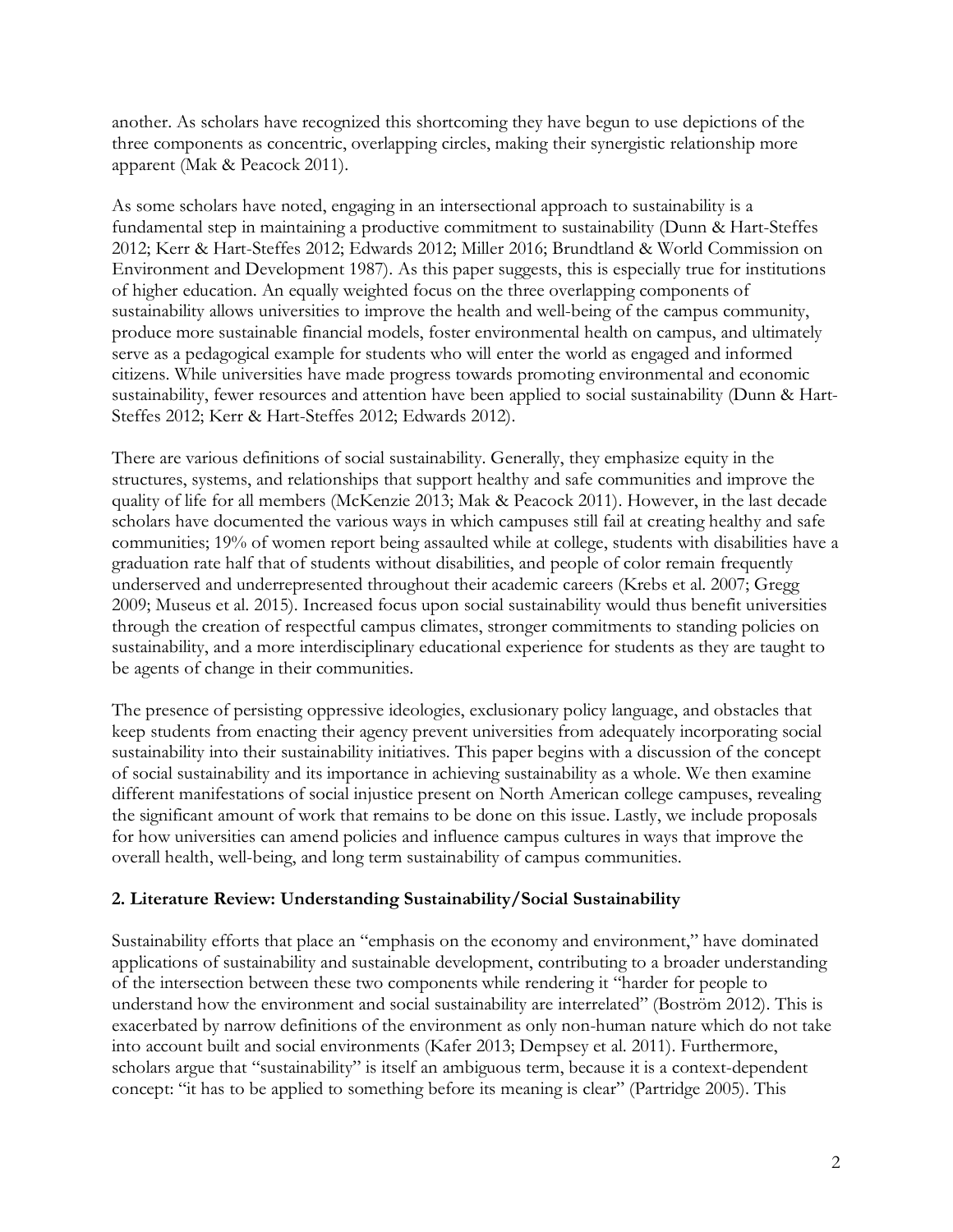context-dependency is reflected in the sustainability initiatives to which universities devote their resources. For example, some schools focus heavily on issues such as climate change, energy use, and waste management, while others emphasize campus and public engagement through Student Life offices or outreach campaigns (AASHE 2017).

In order to achieve a socially sustainable community, universities must prioritize and plan for universal accessibility, employment opportunities, and the availability of social support systems (MAK & Peacock 2012). In a university setting, these requirements manifest as safe social spaces for all students―specifically LGBTQ students, students with disabilities, students of color, and women―religious freedom, representation in the classroom, and accessible building designs. Thus for the purpose of this paper, when we refer to 'social sustainability,' we refer to all forms of campus and public engagement initiatives that address issues of social justice and promote a comprehensive understanding of community health and well-being.

### *2.1 North American Universities and their Relationship to Sustainability/Social Sustainability*

Institutions of higher education―especially those in the liberal arts―are prominent sites for interdisciplinary learning both in and outside of the classroom, where students can engage with their immediate and more far-reaching communities (Edwards 2012; Dunn & Hart Steffes 2012; Kerr & Hart-Steffes 2012). Promoting and utilizing the three concentric circles of sustainability is a means through which universities can further this type of education (Kerr & Hart-Steffes 2012; Edwards 2012). It is also important to note that the sustainability model intends to create a world comprised of citizens who make decisions and take actions that extend beyond individual benefits (Dunn & Hart-Steffes 2012). This too is at the foundation of teaching engaged citizenship: to help undergraduate students develop skills that they will then utilize for the benefit of society as a whole. For example, Miller (2016, 59) studied an interdisciplinary semester on sustainability for undergraduates that exemplifies this. She found that an effective approach for promoting and understanding sustainability encourages students to critique their focus on individual efforts and instead "identify opportunities for transformation" in the larger governing structures. Rather than solely pushing oneself to buy less plastic in order to achieve sustainability, people must collectively direct their energy towards transforming the overarching systems that are not themselves sustainable.

One of the primary tools used for assessing sustainability on North American campuses is AASHE's Sustainability Tracking, Assessment, & Rating System (STARS). In line with Miller's research, this framework outlines both the individual-based efforts and large-scale systems where sustainability work can be done. Universities can then measure their sustainability performance in a transparent manner, in areas such as energy use, financial aid, and diversity, in order to address all three components of sustainability. However there remain "significant differences in the interpretation of sustainability by higher stakeholders" (Hooey et al. 2017, 280)This can cause equally ranked universities to have varying levels of commitment because their actions vary based on localized understandings of the terms (Hooey et al. 2017). Scholars argue that "integration [of the three components] is key; their interrelationships are more important than the individual elements themselves" (Hooey et al. 2017). Although it is outlined, this integration is not directly enforced through STARS, so universities can continue to neglect social sustainability in favor of standing policies geared towards economic and environmental sustainability and are still able to achieve a high overall rating.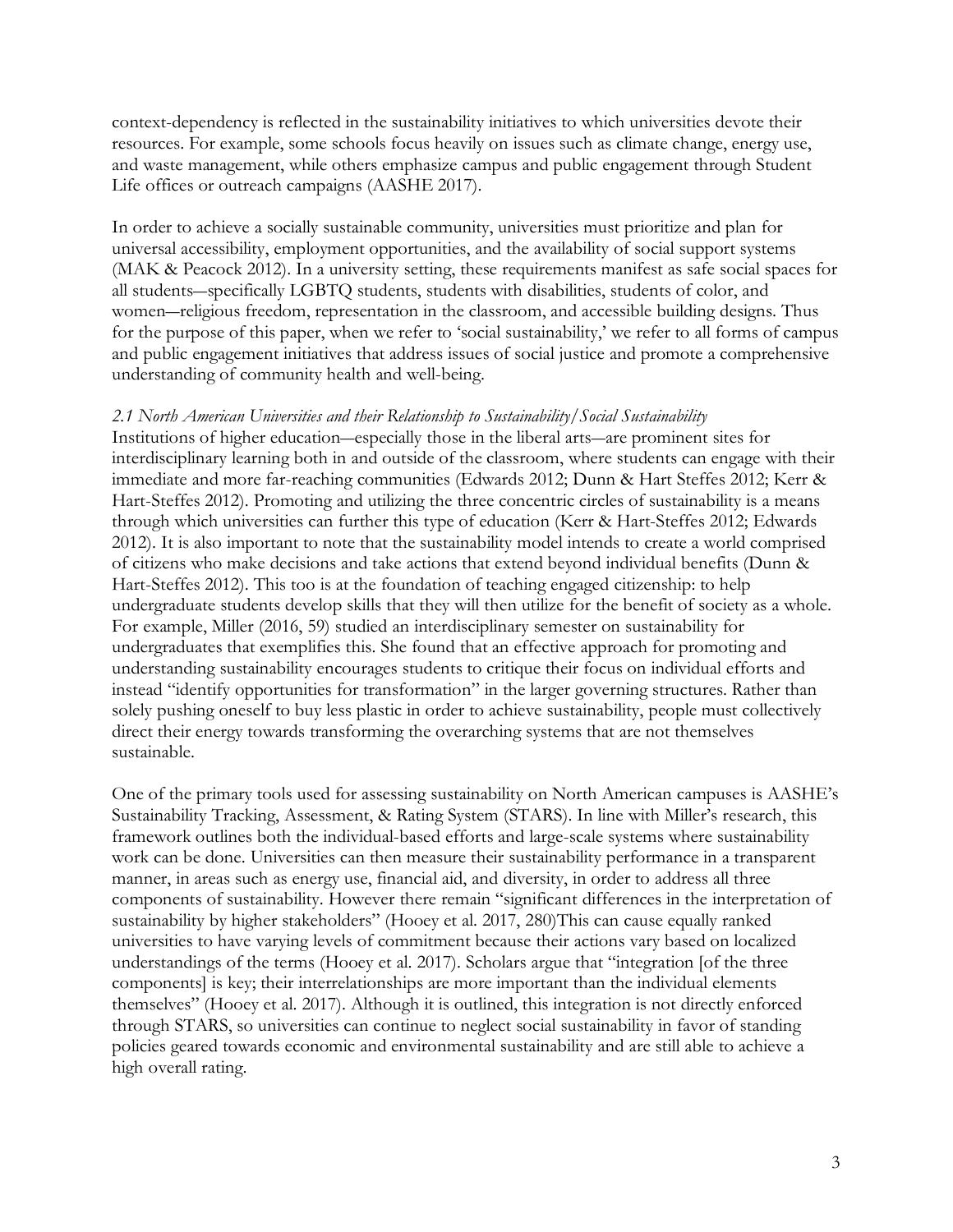### *2.2 The Scope of Social Sustainability*

Social sustainability is intended to call attention to issues of social justice such as accessibility, social space and representation, diversity and inclusion, and combatting sexism and sexual assault (Kerr & Hart-Steffes 2012; Edwards 2012; Dempsey et al. 2011). These are all factors that have an effect on the way students perceive and experience the overall campus climate and environment (Lowe et al. 2013). We expand on each of these issues in detail below, providing examples of their manifestations on North American universities.

#### *Accessibility*

Certain bodies have limited access to spaces (classrooms, dorms, libraries, dining halls) on campus due to the "compulsorily able-bodiedness/able-mindedness" that has "shaped not only the environments of our lives―both in buildings and parks―but our very understandings of the environment itself" (Kafer 2013, 130). Despite this key element of social space and the environment, disabled bodies are rarely brought into the discussion and goals of social sustainability. Alison Kafer argues that "people are disabled not by their bodies but by their inaccessible environments," supporting the argument that issues around the environment are, in fact, issues of social inequality (Kafer 2013, 129). As some potential actions on this issue may not initially appear to university stakeholders to be related to the overall push for sustainability, the concept of social sustainability plays an important role in clarifying the connections. As discussed by Kafer, a community's environment is the space in which they live, and fostering a safe and healthy relationship between bodies and their environment is one of the key components to sustainability as a whole.

#### *Social space and representation*

Part of ensuring a safe and sustainable campus community is making sure students are free to express their sexuality and gender identities; these are two important facets of students' identities and perceived sense of belonging within their communities (Waldo 1998; Stolzenberg & Hughes 2017). One study on lesbian, gay, and bisexual students found them to have college experiences that "are qualitatively different from those of heterosexual students because of the processes of identity development" in climates made hostile by verbal harassment and threats of physical violence (Waldo 1998). Studies on the experiences of transgender students report similar findings; trans students are roughly "13 percentage points more likely to participate in online social networks for six or more hours per week" than their cisgender peers, a finding that is significant because "transgender students infrequently have access to supportive transgender networks on campus" (Stolzenberg & Hughes 2017). Many universities have student organizations centered around sexuality and gender identity that may offer necessary support, but these empirical studies portray the persisting presence of hostility that LGBTQ students continue to encounter.

#### *Diversity and inclusion*

The relationship between sustainability and race often conjures data on people of color being disproportionately exposed to environmental hazards (Sandler & Pezzullo 2007; Cole & Foster 2001). However, colleges face issues on the intersection of race and sustainability in a different way. While policies like Affirmative Action and others that target diversity in education have led to improvements in diversity on college campuses, studies have concluded that students' perceptions of campus climates are still heavily influenced by their race (McClelland & Auster 1990).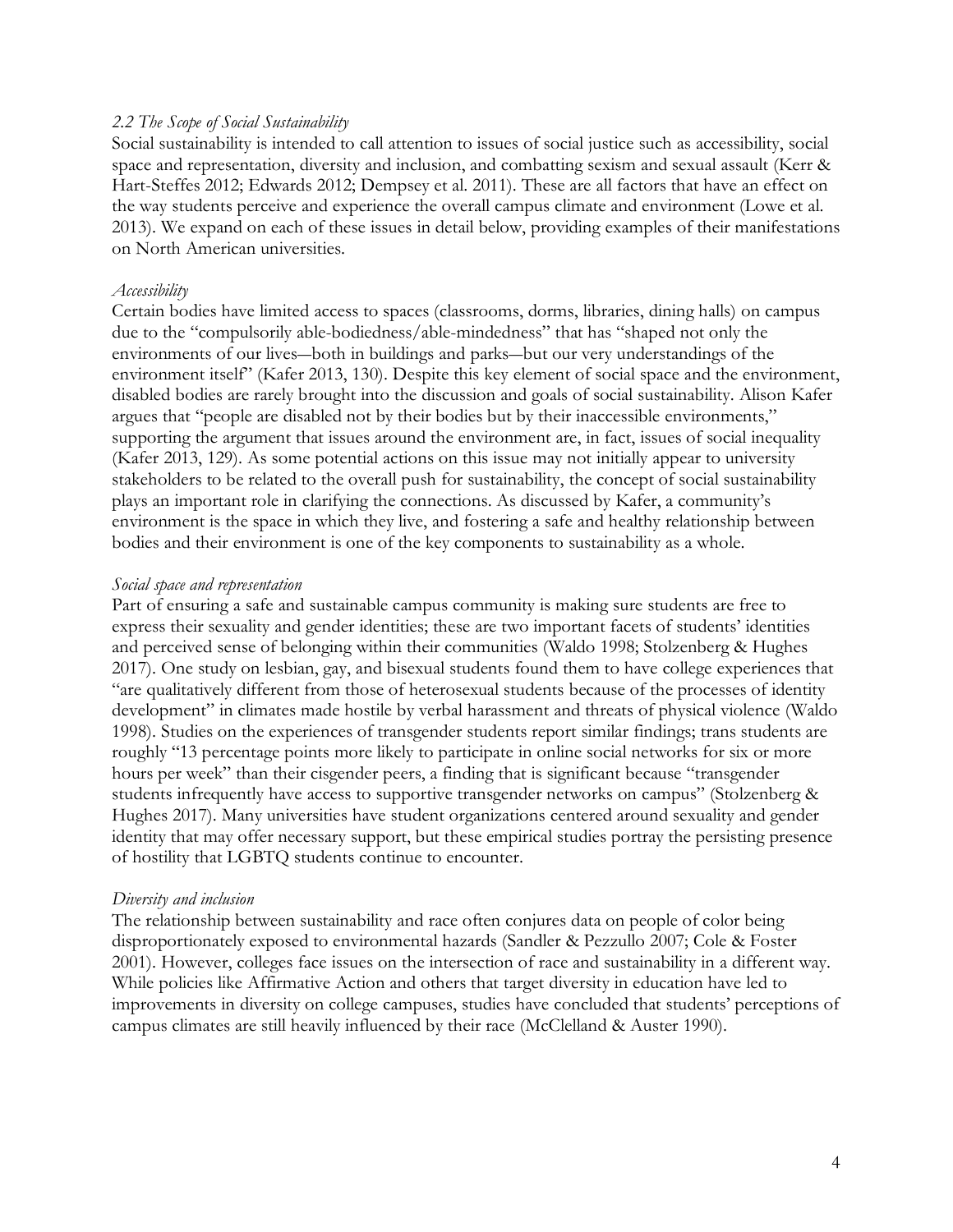Museus et al. (2015, 12), following Susan Iverson's study on 21 university plans for diversity and inclusion, noted that despite good intentions to encourage diversity, "many of them failed to recognize how their own institutional language worked to further reinscribe minoritized communities as 'outsiders' to postsecondary education."

This ostracizing language exists because universities today remain tied to the historical contexts in which they were created; the prejudices that governed a country when a university was founded are reflected in that institution's political structure. Iverson (2007) touches on this point as well, noting that "higher education is a microcosm of society" and given the current political climate "it is not surprising that racially charged events and resulting racial tensions continue to emerge on college campuses." The events and tensions Iverson refer to include on-campus parties with racist themes, microaggressions from peers and faculty, and reckoning with institutions' ties to founders with racist beliefs (Museus et al. 2015). Experiences with these manifestations of racism negatively affect students' health and wellbeing on campus, as they can be "demoralizing and may lead to higher levels of stress, feelings of self-doubt, alienation, and anger" (Sue et al. 2007). The negative influence of lingering systemic racism on students serves as evidence that issues of race on college campuses must be incorporated into universities increased investment in social sustainability.

Scholarship on the experiences of Muslim students reveals that the issue of racial discrimination overlaps with religious discrimination. For example, in 2010 an episode of South Park was taken off the air following controversy over its depiction of Muhammad; in response, students at universities across the United States, including Northwestern University and University of Wisconsin at Madison, took part in campus-chalking of images of Muhammad as a way to "protest censorship" (IFYC). As "actual depictions of Muhammad are generally forbidden within Islam," this imagery was very harmful towards Muslim students (IFYC). However, when Muslim students and student organizations at Northwestern University came forward asking their fellow students not to participate in the chalking, their requests were ignored. Afterwards, Muslim students reported feeling "targeted" by these actions (IFYC). These kinds of discriminatory and disrespectful actions against Muslim students and their religion is a reflection of the broader social climate in the United States, making them all the more important to address in our smaller communities.

### *Combatting sexism and sexual assault*

Another key aspect of a safe campus community is taking necessary measures to protect students from sexual assault. However, scholars continue to document high trends of sexual assault on campuses, showing that university communities remain unsafe in this manner as well (Krebs et al. 2007). To prevent assault, it is common for women and administrators to come up with defense strategies instead of strategies that address the systemic culture of sexual assault that compromises women's free and independent use of campus spaces (Day 1995). Drawing from the model of social sustainability, strategies would be more effective if they targeted specific shortcomings of sexual assault policies and worked to alter the existing campus climate that allows assaulters to face very few repercussions (Day 1995). In order to maintain donor relationships and sustain enrollment, some universities have chosen to prioritize an image of safety rather than publicly address the harsh realities of campus violence (Day 1995). Thus, universities can often appear to be safe spaces, but can actually be danger zones (Lewis et al. 2016).

#### *2.3 Obstacles to Implementing Social Sustainability on College Campuses*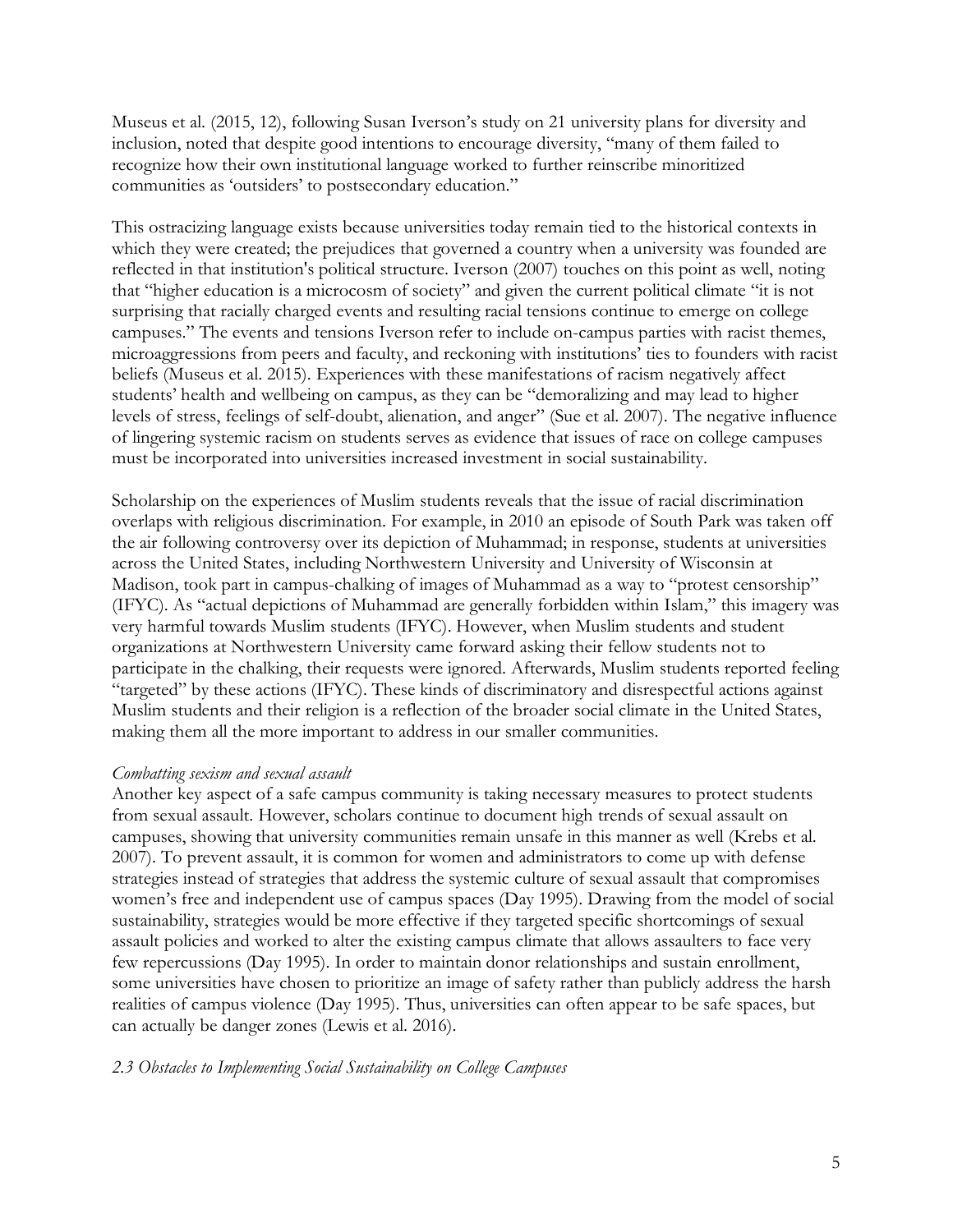The primary obstacles that North American universities face in confronting issues of social sustainability on campus are 1) oppressive ideologies (i.e. racism, sexism, ableism…), 2) policy language, and 3) limited agency of students in enacting change. These challenges are often exacerbated by the fact that the term sustainability is itself a fluid concept. It is easily appropriated by university administrators and public relations experts who redefine "sustainability" in order to promote a carefully-crafted public image that sanitizes and obfuscates the very problems social sustainability initiatives seek to confront. Many North American universities have taken positive steps towards improving environmental sustainability on their campuses, but this limited scope can have "unintended consequences", which we outline below (Edwards 2012, 20).

#### *Oppressive Ideologies*

Some universities promote an approach to education that aids students in "understanding privilege and oppression, and equip[s] students with the kinds of skills to foster more justice and equity," yet there exists a disconnect between these lessons and university administrators' own relationships to these ideas (Edwards 2012, 25). Outside of the classroom, policies and attitudes do not reflect the same efforts to address oppression and inequity. As a result, marginalized communities throughout campus become further discouraged as they witness the disconnect between the lessons they hear in the classroom and how these lessons materialize in their everyday lives. There is ample evidence from scholars and activists who write about this topic, as is outlined below through examples of discrimination against LGBTQ students, students of color, students with disabilities, and women.

LGBTQ students are often underrepresented on college campuses, which leads to feelings of exclusion and diminishes students' sense of belonging (Marine & Nicolazzo 2014). Although universities attempt to promote safe places and resources for LGBTQ students, these students often remain marginalized by non-inclusive language; but when programs, policies, and practices actively promote the inclusivity of LGBTQ groups on campus, there is a higher level of commitment from students (Marine & Nicolazzo 2014). Outside of those spaces that are intentionally inclusive of LGBTQ students, hetero- and gender-normative perspectives still largely dominate the campus climate. College fraternity parties are particularly exclusionary to students who don't adhere to these social standards, and on many campuses this problem is exacerbated by the lack of alternative options for parties (Byron et al. 2017). In some cases, "Gay men… are outright ejected from these spaces by some fraternity members" for displaying their sexuality (Byron et al. 2017, 689). For transgender students, even non-sexualized spaces are dangerous; in locker rooms and restrooms that are separated for "men" and "women," transgender students "often face verbal and physical assault" (Beemyn et al. 2005, 55). Not only are LGBTQ students marginalized, they are further endangered when they are LGBTQ students of color and their exclusion becomes even more prevalent (Marine & Nicolazzo 2014).

As Lowe et al (2013, 574) stated, students of color lack confidence in their universities' "capacity to adequately address racist incidents" because of the rate at which they experience acts of racism. Students of color have even reported feeling like "guests in someone else's house" because of their universities' negligence in addressing their concerns and make necessary changes (Harper & Hurtado, 2007, 20). As Milem et al. (2005) and Lowe et al. (2013) suggest, these sentiments are largely the result of tokenism, microaggressions, white privilege, and white dominated spaces on campuses across North America. Experiences of "higher levels of perceived hostility and discrimination" towards students of color are more common at universities with "lower levels of perceived institutional commitment to diversity" (Milem et al. 2005, 11). These environments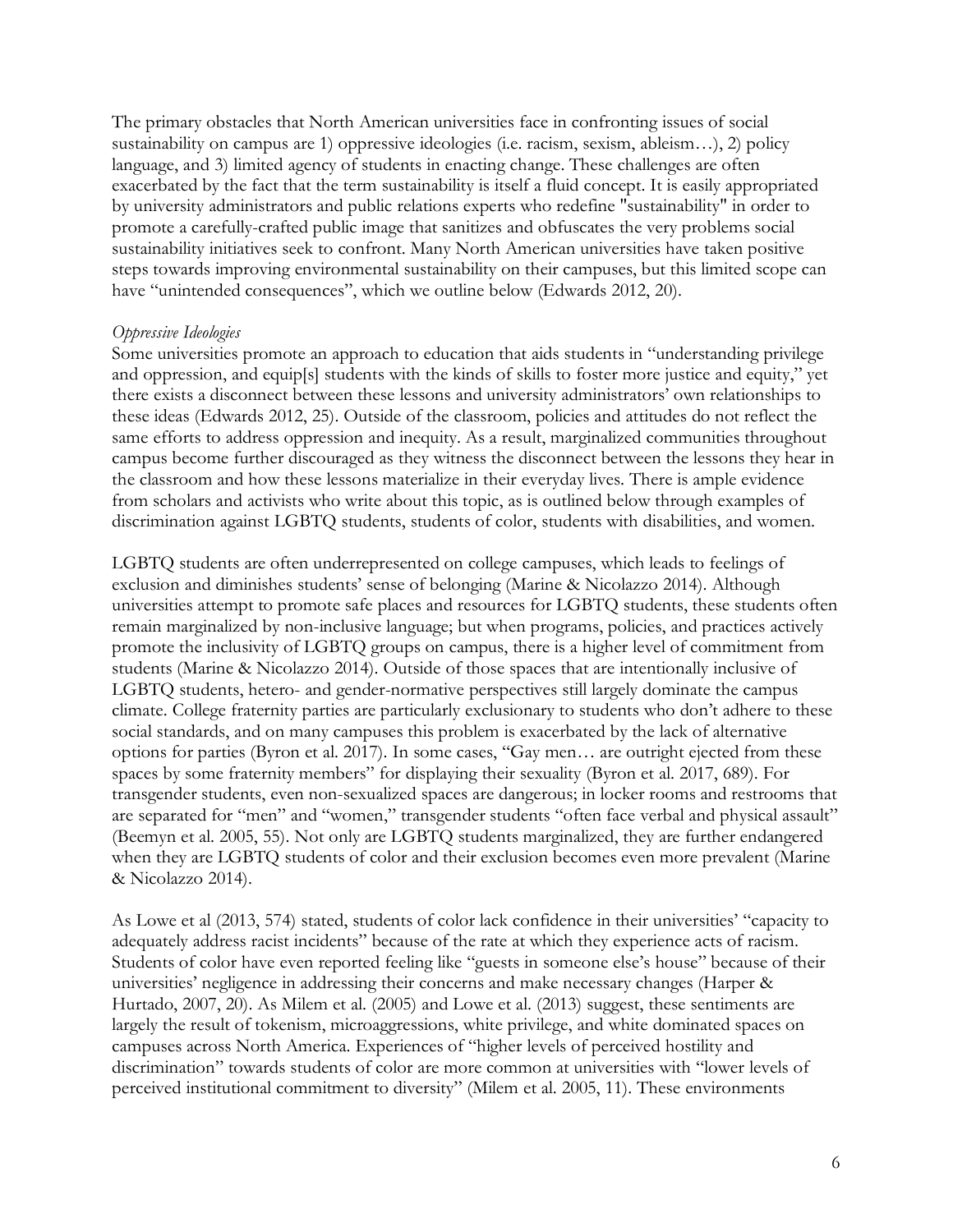frequently result in "low grades" among African American students, "feelings of isolation" among Native American students, and Latino/a students report struggling to feel "a sense of belonging" in college and to adjust to college life (Milem et al. 2005).

Further evidence of this issue is provided by Museus et al. (2015, 13) who concluded from studies on racism within universities that "racism operates at a systemic level to privilege the racial majority's perspectives in the formation and interpretation of policy" and remains deeply ingrained in higher education. Just as the institutions themselves are not removed from the racist structures that North America was built upon, neither are university administrative systems. To exacerbate this disconnect, many university administrators fail to recognize that this system of privilege is at play in their own institutions, and are thus unable to adequately address it. When universities do not address these historically embedded systems of oppression, students are left to adapt to damaging campus climates on their own, forced to navigate the structural issues that exist in their environments without sufficient support. This handing off of responsibility to students is prominent in addressing issues of oppression on campuses.

Scholars stress that in order for universities to foster a culture of sustainability, students must see their institution "role-modeling sustainable behavior through its policy and practice" (Kerr & Hart-Steffes 2012, 11). However, when looking at the widespread issue of sexual assault on university campuses, there is a lack of "university-based resistance to everyday sexism and laddism" (Lewis et al. 2016). Universities often engage in "practical strategies… intended to prevent assault" that put the responsibility on students to avoid becoming victims of sexual assault, as opposed to "strategic actions aim to change the underlying conditions conducive to assault or crime" (Day 1995, 264). When students endure "oppressive cultures and practices" on campus, but do not feel supported by their universities―i.e. experience "institutional betrayal"―this contributes to mental and physical health problems (Lewis et al. 2016, 2). In failing to assist their students in addressing this issue, universities perpetuate and normalize sexist environments in which women and other marginalized groups feel unsafe and unsupported.

The "political institution of able-bodiedness" as discussed by Kafer (2003, 77) is also an ideology found on campuses that is based on the oppression of certain groups. One manner through which ableism manifests within universities is the narrow scope of the term "environment." The environment is widely perceived solely as nature and wilderness, but social spaces and the environment do not exist without one another. As Kafer (2013, 129) elaborates, "the natural environment is also 'built:' literally so in the case of trails and dams, metaphorically so in the sense of cultural constructions of deployments of 'nature', 'natural', and 'the environment'." The university environment, through sidewalks, building access, and parking lots, has the potential to be constructed in a physically accessible or inaccessible way. Ableism affects more than physical accessibility of the built environment―assumptions about normative learning styles contribute to the alienation of students with learning disorders. Though universities are required to provide support systems and accommodations for students, they are often inadequate. For this reason, "many students with disabilities or learning disorders enroll in online classes or at online institutions to avoid the stigma (real or perceived) found in traditional classrooms" (Sutton 2016, 9). Students with disabilities reported that traditional classroom settings were "'draining,' 'awkward,' and made participants 'self-conscious'" (Sutton 2016, 9). Despite "the opportunity to be viewed as a student without limitations" and the refuge from harmful classroom experiences, students reported feelings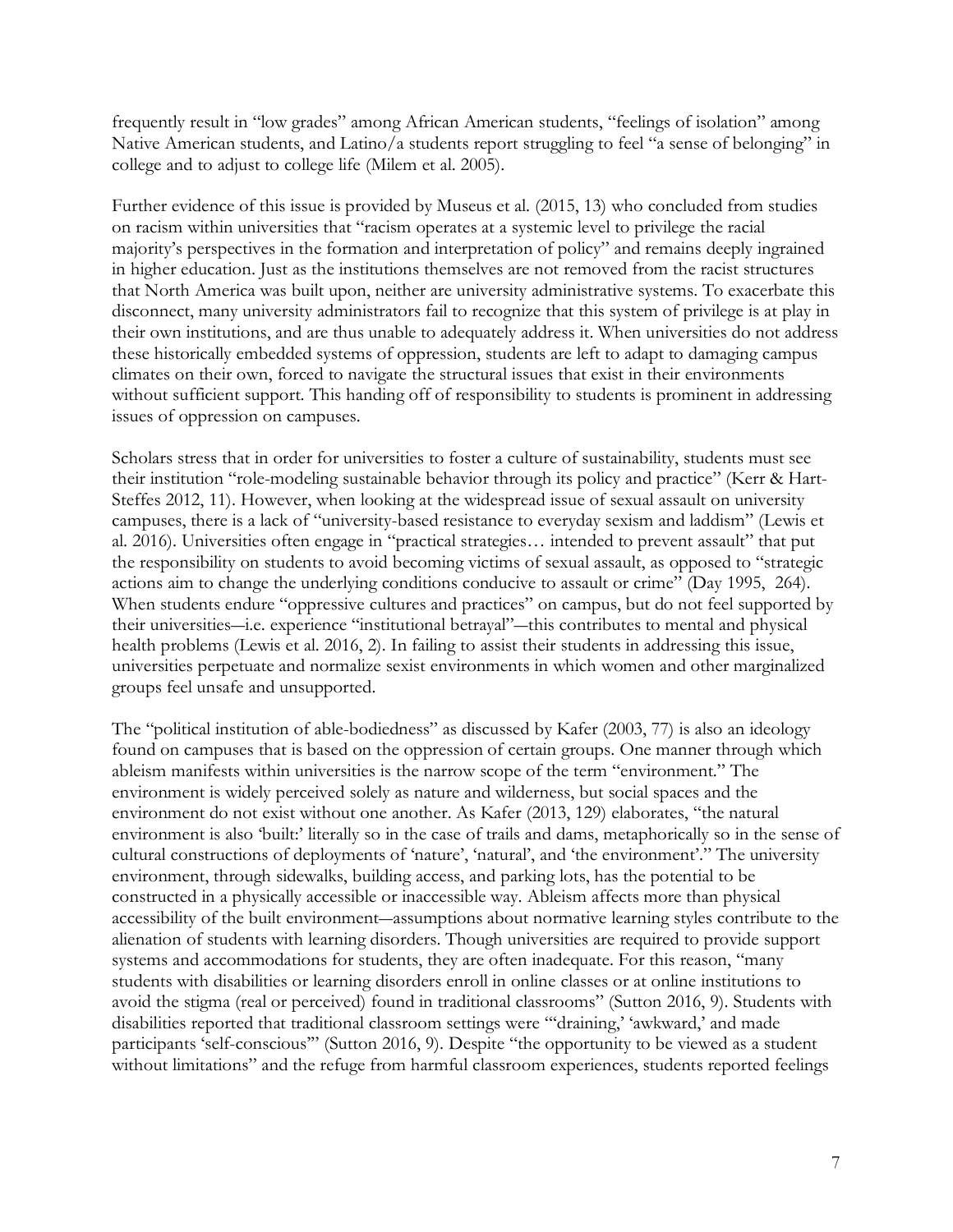of isolation when participating in online classes, rendering neither situation ideal for learning (Sutton 2016, 9).

## *Policy language*

To promote sustainability, Miller (2016) emphasizes that it is important to understand the obstacles of integrating social sustainability into campus policies. The implementation of sustainable practices at institutions of higher learning require efforts that involve administrators, staff, faculty, and students, and span facility operations, finance, research, student activities, and community outreach efforts. Without an approach that incorporates all of these facets, the active power of sustainability as an integrative concept is compartmentalized and controlled by those who interpret and implement the policies. Yet this collaboration is not necessarily easy to facilitate. Students often face obstacles that limit their agency to amend campus policies, including a governance-related inability to write/amend policies (i.e. students are restricted from authoring or editing policies), disagreements among community members about the best paths forward, or even lack of access to the administrators themselves. Sometimes this inaccessibility is present because of disproportionate levels of education in certain fields, but at other times, policy language and structuring are themselves exclusionary.

The creation of "Green Funds" is one way universities are attempting to further their commitments to sustainability at a policy level. "Green Funds" and "Sustainability Funds" are pools of grant money—often generated from student fees or earmarked as part of their tuition—that campus members can apply for to fund their sustainability-related projects and initiatives. Usually, a committee comprised of various campus stakeholders will approve or deny funds based on a project's perceived relevance to sustainability and potential to improve the university in some way. However, the narrow interpretation of sustainability that strongly favors cost savings and carbonfootprint-reduction is present in the language of many universities' "Green Fund" guidelines; the use of the word "green" in naming these funds can itself be exclusionary to projects focused on social sustainability (Edwards 2012). Stanford's outline for appropriate Student Green Fund projects specified that projects must aim to reduce Stanford's "ecological footprint" and "directly address environmental sustainability" (Sustainable Stanford). Similarly, Mount Holyoke College intends to allocate their Green Revolving Fund to projects that "reduce resource use and generate cost savings" for the university (*Green Revolving Fund Established*). While the existence of a specific fund for these types of initiatives is no doubt critical to achieving sustainability on campuses, the focus on environmental and economic sustainability is reinforcing the notion that social issues and personal experiences are a less prioritized component of the sustainability narrative.

## *Student Agency & Authority*

Universities provide a unique environment in which students have varying levels of agency. On one hand, students make up the majority of the campus population, thus rendering their presence the largest and their voices potentially the loudest. Despite this strength in numbers, institutional structures often prevent students from realizing their power. Scholarship on teaching and implementing sustainability emphasizes the need for universities to incorporate lessons on "relationships, leadership, making change, social justice, group dynamics, power, and economics" into student learning (Kerr & Hart Steffes 2012). This learning should not be exclusive to the classroom experience; academia-based lessons must be paired with opportunities "to put classroom knowledge into action in [students'] daily lives" (Kerr & Hart Steffes 2012, 11). As students generally live on or near their college campuses and are deeply tied to university operations while in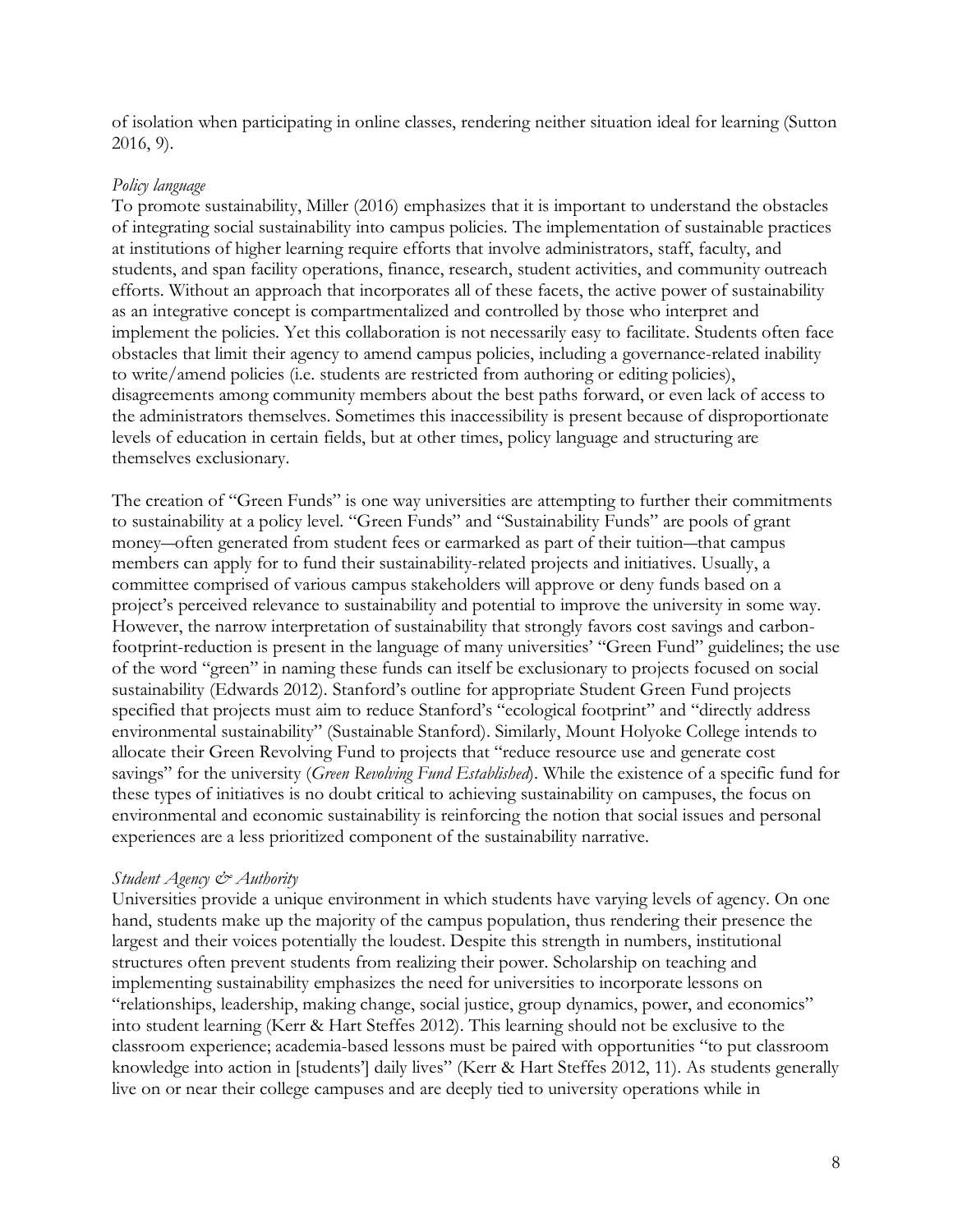attendance, the university is the most appropriate setting for students to enact this applied learning. But, as Miller (2016, 53) emphasizes, in order for these practices to be integrated effectively into all aspects of students' university experiences, they must consider the "institutional policies, cultural norms, social norms, gender norms, and even physical infrastructures" that govern the way their respective communities function. Students must also account for the ways these structures create dissonance between the agency they hold and their ability to claim it.

Though students are often expected to contribute to change on campuses, their perspectives are not always taken into account when university's policies and initiatives are altered; requests made by students are frequently overlooked or diminished by more powerful structures (Day 1995). Because of these experiences of disenfranchisement, students can grow to distrust university administrators and their ability to take their concerns seriously. This distrust that activists feel is not one-sided―administrators themselves often have concerns about campus activism and how activism will impact the reputation of their university. Universities are heavily influenced by their wealthy donors and alumni, as well as prospective students and their families, which causes them to formulate a positive image that suppresses the voices of frustrated students (Day 1995). Histories of societal judgement and institutional betrayal often contribute to a tense relationship between activists and their institution administrators. This skepticism from administrators not only gets in the way of activism, it often directly conflicts with curriculum and university goals and mission statements (Southwestern University Mission, Purpose, and Values). Although in this conflict both student activists and university administrators argue that they want a safe and comfortable campus climate, the issue lies in defining what this means and the strategies that are deemed appropriate.

# **3. Taking Action at Our University: A Case Study**

*"If we are not fostering a safe space for all, what the fuck are we doing here? If this school is exactly as dangerous for women as any other school in this country, with the same rate of rape and sexual assault, how does it offer anything unique or individual at all? Is 'being southwestern' just being exactly like everybody else?" -Anonymous student survey response*

Our research was motivated by our experiences in which social sustainability is left out of the conversation, the policies, and the structure of our own university. The current legislation of our campus Green S.A.F.E. (Sustainable Advancements Funding Endeavor) Initiative, a fund made up of a \$15-per-semester fee in students' tuition, exemplifies this problem. The language of the "Green Fund" policy is ambiguous about the term 'sustainability' but does specifically name two other documents adopted by the university as the basis for appropriate delegation of the funds.<sup>1</sup> These two documents―the Talloires Declaration and the President's Climate Commitment―specifically articulate environmental endeavors in terms of carbon-footprints, resources use, and improvements to the purportedly "natural" environment.

The absence of social sustainability from our Green Fund's policy was specifically brought to our attention during the fall semester in 2016, when two project proposals were submitted that fell under this category. One project, submitted by leaders of a student organization, would fund a workshop for establishing a peer network to combat sexual assault on our campus. Students felt that this was

 <sup>1</sup> Appendix A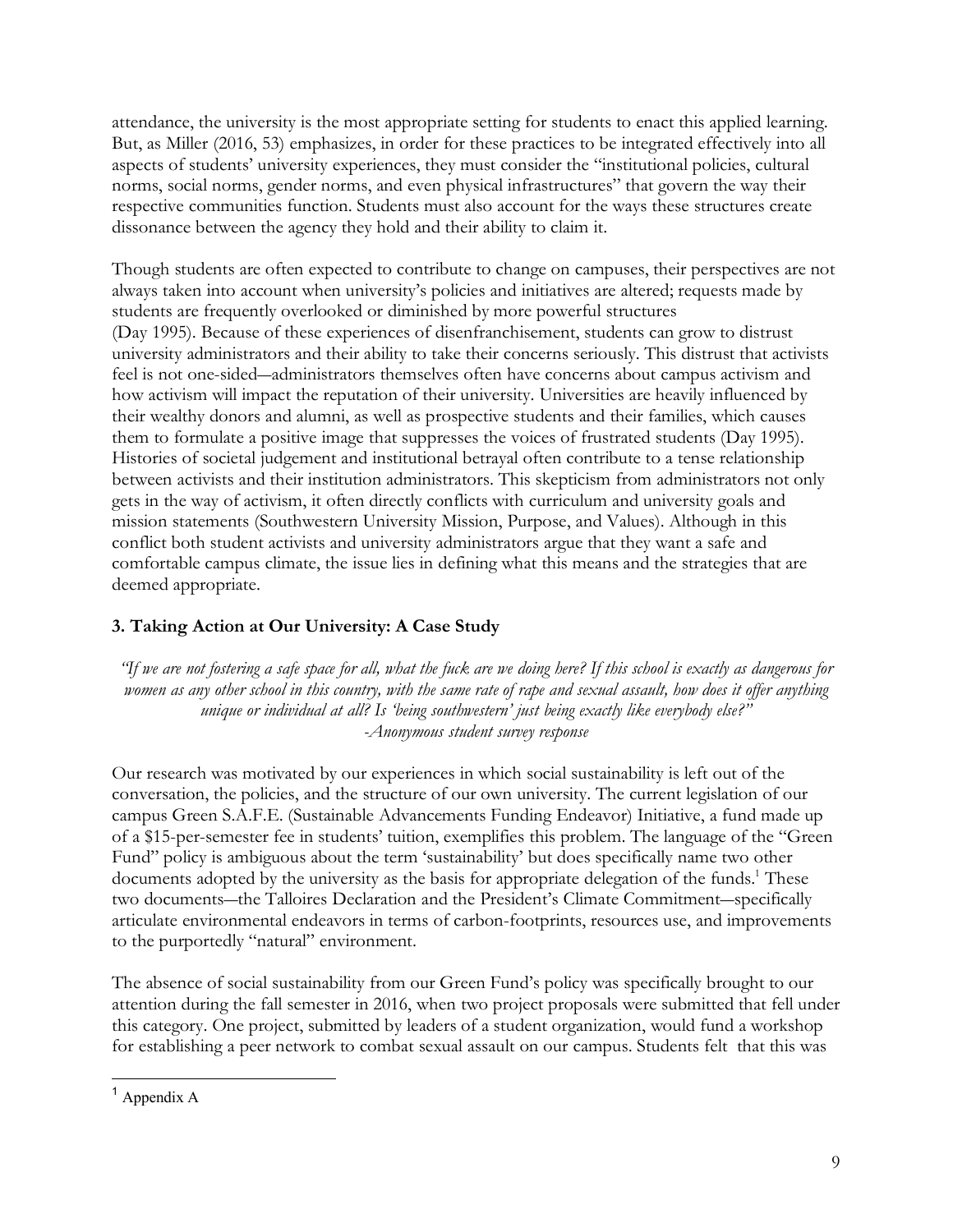important because our university is under two separate investigations for mishandling Title IX procedures regarding sexual assault cases. The other proposal was submitted by a faculty and staff member to have an automatic door installed in one of the academic buildings to increase accessibility. The Sustainability Committee―comprised of four students, three faculty, and three staff―voted to award money to both of these projects. The following semester, as the projects were being carried out, senior staff informed the Sustainability Committee that alternative sources of money would be found for these projects because they did not fit within the definition of sustainability as outlined in the Green Fund's legislation. In response to shock and frustration from the campus community, we decided to rewrite the policy and navigate the bureaucratic channels to have it adopted. We crafted a clarifying amendment that expands the scope of the Green Fund, allowing funds to be awarded to projects that address any kind of environmental, economic, or social sustainability issue on campus.<sup>2</sup>

Unsure of how to begin the policy amendment process, we reached out to the Student Government Association (SGA) in early September. We let them know about our plans, and asked for more information on the step-by-step process. We also reached out to faculty in order to ensure that we had all of the necessary information about the university governance structure and official policy stream. In early October we met with SGA's Legislative Committee, and then returned later in the month to present our amendment to the SGA General Assembly. This gave SGA leaders and representatives three weeks to discuss our proposal with other students and receive feedback. In early November, an anonymous survey was sent to students with information about our amendment so they could vote in favor or against the policy change. Ninety percent of the 178 students who voted were in favor of the amendment.<sup>3</sup> When the vote was taken on November 7th, the SGA General Assembly unanimously voted to pass our clarifying amendment. The next step in the process required us to present our case to the chief university committee which is comprised of elected faculty and staff with voting powers, but also attended by ex officio administrators. We addressed the concerns presented to us, and the policy was unanimously approved by voting members of the committee, who recommended that our amendment move forward to the university faculty for discussion and approval at the following faculty meeting. We left the committee meeting under the impression that our amendment was approved and began planning to address the faculty. Shortly thereafter, we were surprised by an email stating that the process had been delayed. We were later told that, upon our departure from the meeting, senior staff informed the voting members of the committee that the amendment could not go forward at that time. Further consultation with the administration, namely the president of the university, would be needed before taking our amendment to the faculty. At the time of writing, this setback in the policy process has prevented us from continuing to move forward this semester.

In the early stages of the policy process, as we were drafting our clarifying amendment, we also talked to students about their understandings of and experiences with social sustainability on our campus. We hosted an open forum in order to provide a space where students could share their own stories and find commonalities in their experiences. We called this event "A Space to Dream", and students from a variety of disciplines and backgrounds came together to foster an empowering environment. The stories that students shared were deeply personal recounts of hardships they had endured while at our university, and it was validating to find how many of us had gone through

 <sup>2</sup> Appendix B

<sup>&</sup>lt;sup>3</sup> Appendix C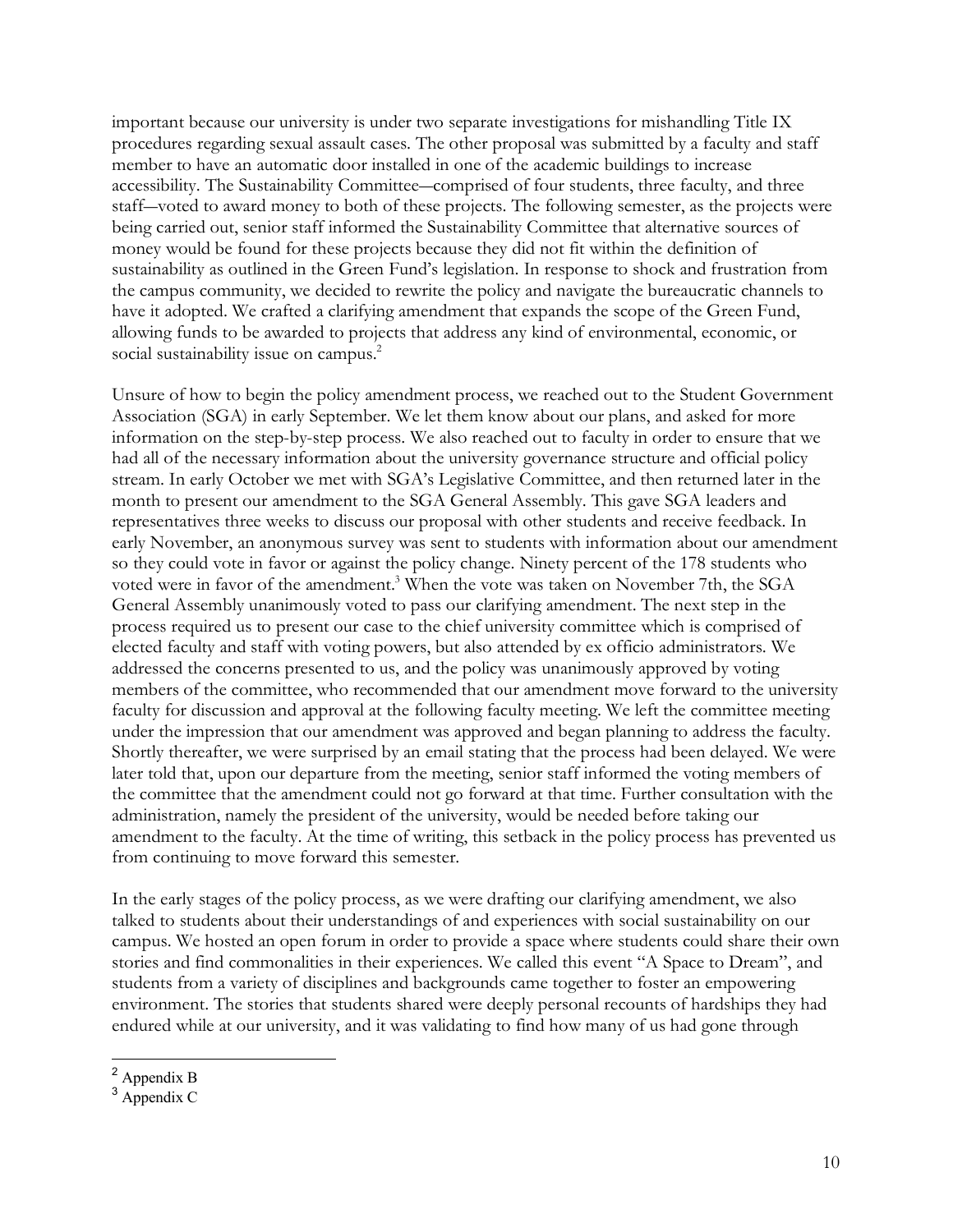similar trials on our campus. Recounted below are some of our own personal accounts interwoven with the experiences students shared at our forum, together forming a picture of social sustainability and student activism at our university.

During our first year at Southwestern a student discovered through social media that our school was under investigation for mishandling procedures for a sexual assault case as outlined in Title IX. Immediately, this student shared the information with the campus community, and students gathered to strategize a response to the administration's lack of transparency. Copies of the letter were posted all over the President's office door. In response to this investigation, and a drugging that occurred shortly after at a fraternity house, students held a Take Back the Night march on campus grounds. They hoped that this march would make the urgency of this issue visible to the campus police and administrators. Additionally, students began the push for a Zero Tolerance Policy which would result in the automatic expulsion of any student found guilty of sexual misconduct. Students met with senior staff and crafted a petition that gathered over 600 signatures from faculty, staff, students, and alumni in favor of adopting this policy. However, when the petition was delivered to the President and other senior staff, students were met with no response.

After facing obstacles for several years, students slowly began to direct their energy to other issues that arose on campus. Activism on campus intensified again during the 2016 election as Donald Trump's racist and sexist language permeated all communities, including our own. The campus climate deteriorated immediately, as a group of students chalked over 40 threatening, pro-Trump messages across campus grounds. The following morning, after spending the night scrubbing these messages away, students gathered with signs of solidarity in the President's classroom. The President took the opportunity to turn this into a photo-op, posting an image on his social media account―but did not respond to student concerns with institutional adjustments. Students had also researched and crafted policy proposals for addressing our needs at an institutional level. In a meeting with the President and Vice President we presented a proposal to declare our school a sanctuary space, a call for the creation of a task force to specifically handle hate crimes, and the expansion of our honor code to include social integrity in our relationships. The two administrators said very little during this meeting, and on the occasions we attempted to follow-up on these efforts, we received vague responses.

Because neither of these concerns were properly addressed by the administration, these issues persist in student lives today. This was made explicit at the forum we held, as students voiced instances of oppression that they experience on campus. One of the students who spoke out, a Latina active student leader and member of the Coalition for Diversity and Social Justice (CDSJ), reflected on the challenges of student activism. She discussed the draining nature of trying to tackle multiple social sustainability issues at once, and her ongoing struggle to facilitate collaboration among student organizations. As each of the organizations that is a part of CDSJ centers around a set of specific issues that they are passionate about, it can be difficult to unify all members looking to make the campus a safer, more sustainable space. This same student also faces ongoing challenges as a woman of color within a STEM department. Almost all of the faculty within her major are white, predominantly male, and do not have an understanding of how to teach students of color. Women of color are severely underrepresented in STEM fields, so they are already entering these classes with the weight of difference on their shoulders. This burden is worsened when professors don't incorporate students' identities into their methods of teaching or their interactions with students, instead approaching these dynamics through their own positionalities.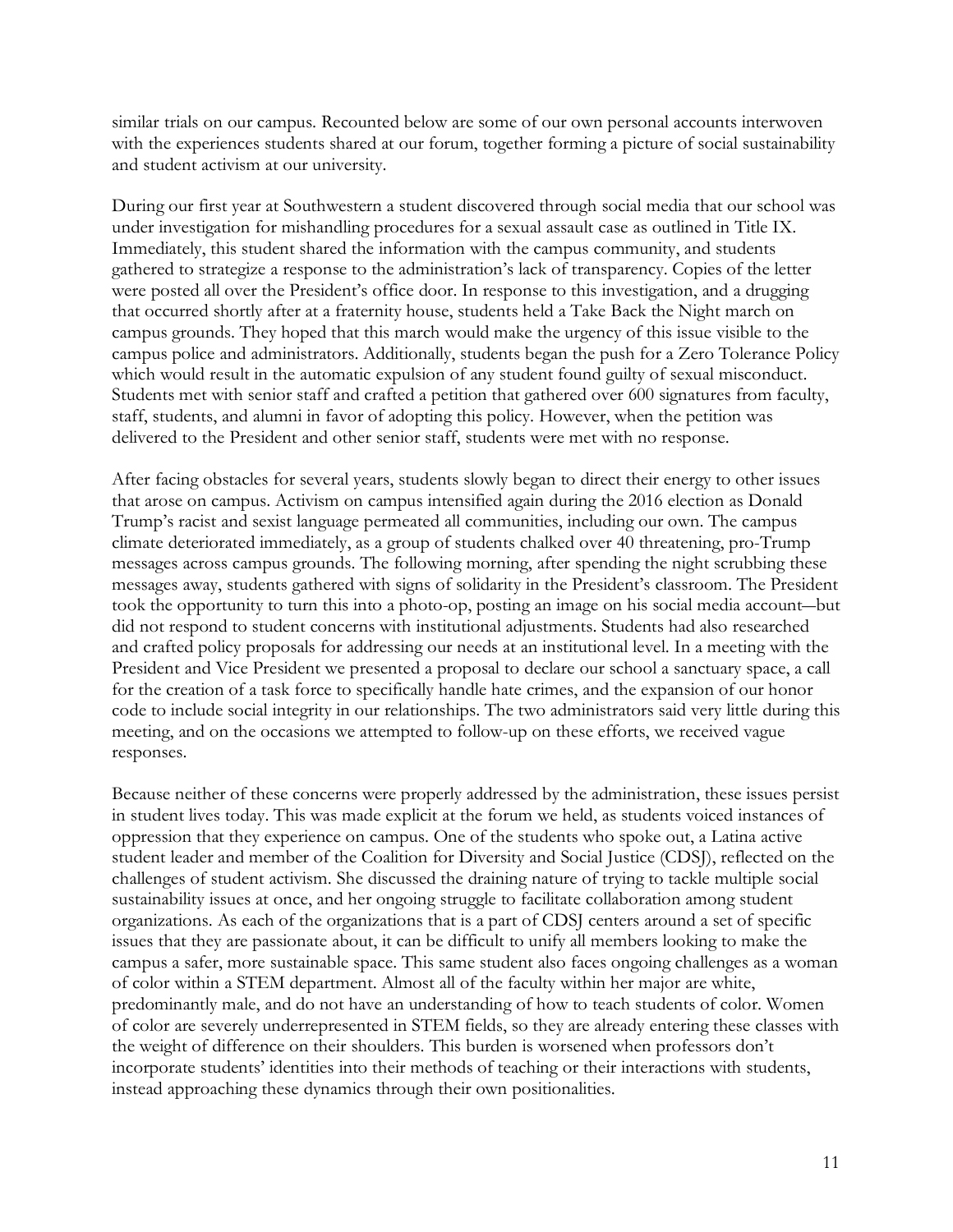These issues are not limited to one academic department, but transcend into others. A Fine Arts Latina student expressed her desire to broaden the availability of composers played during her music classes. These classes heavily focus on white male composers which results in a lack of representation within the department and further alienates minority students. To combat this problem, this student proposed an idea for events that allowed music students and faculty to meet and talk about diversity within the music world. However, she was met with resistance from Fine Arts staff and had to restructure her plans to meet their demands, resulting in a watered-down version of her intended idea. The hurdles this student faced generated additional work that she was expected to handle on her own rather than in partnership with the Fine Arts administrators and faculty.

When trying to make institutional changes, student activists find that official statements from the university differ at times from the actions and words of individual staff members. One senior staff member recently expressed concerns about the connotation of the word 'activism', and in a speech given to an audience of student leaders, stressed that students should be involved in taking action, not activism. This statement is alarming considering that "Encouraging activism in the pursuit of justice and the common good" is in the university's official core values statement (Southwestern University Mission, Purpose, and Values 2017). The statement also ignores that activism revolves around taking action. Incidents such as this make students feel as though they cannot rely on the university faculty and staff to consistently embody and uphold the core values that the university claims to strive for.

## **4. Discussion: A Comprehensive Sustainability Framework**

The issues discussed above and others that surfaced at the forum aligned with the literature we read on the prevalence of social sustainability issues on North American universities. We also found that our school is not unique in its struggle to address these injustices. Reflecting on the activism that students―at our university and at universities across North America―have spent their college years engaging in, it is clear that the work to improve the campus climate has fallen largely on their shoulders. These efforts require a heavy devotion of personal time and resources, and are usually done on a volunteer-basis in conjunction with coursework and jobs. If students are going to take on this work, then institutional support must be formally available through university policies and administrators' assistance.

While all campus community members―namely students themselves―need to be involved in campus decision making and enforcement, a larger portion of this responsibility should fall onto administrators who not only hold titles and power, but are also paid for this labor. In order for the efforts of students to be worthwhile and make change, administrators must listen to the needs that are put forward by students and act on these concerns. This action cannot be limited to reiterating a pre-existing policy; administrators must respond in a way that does not deflect the true source of the problem, the histories that have created the issue, or their responsibility to actively ensure that their campus provides a safe and inclusive environment.

Fostering a healthy relationship between students and the administration is crucial to the successful implementation of socially sustainable policies and the creation of a safe campus climate. In order to maintain a favorable outward image for donors and prospective students, the systemic issues at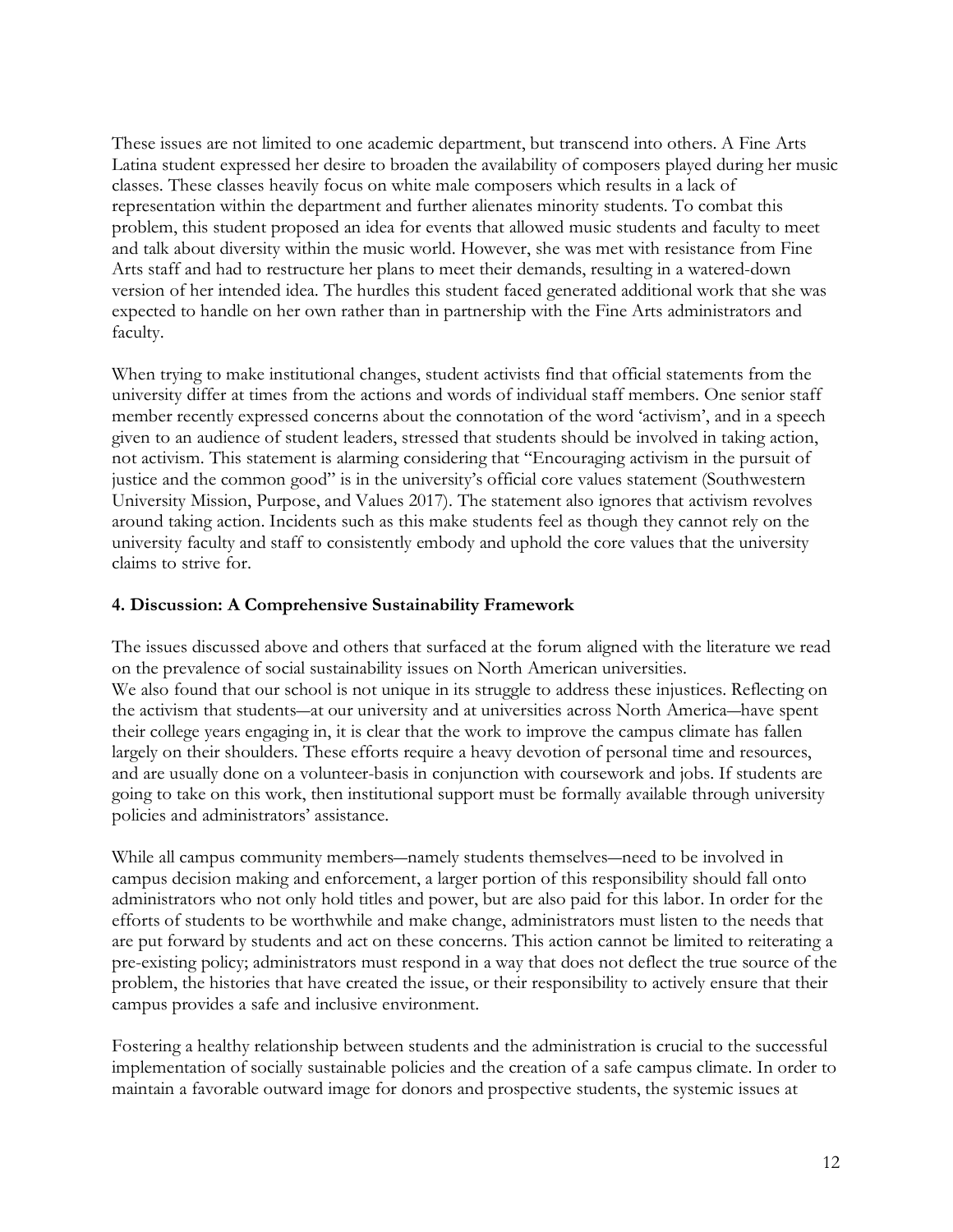universities tend to be glossed over rather than addressed in an effective manner that would ultimately improve student experiences and confidence in the university. A piece of this conflict is centered around the lack of transparency of university issues. Rather than openly discussing "controversial" issues on campus, many of these discussions take place behind the scenes. This lack of transparency contributes to feelings of disconnect between university students and their administrators, with students having to take it upon themselves to continually push for transparency from the administration.

This is why social sustainability needs to be incorporated into universities' sustainability initiatives. The Green S.A.F.E Fund policy amendment is a prime example of how this can be executed, because this grant money is applied for by students themselves. The money allotted for these projects is supplied through student tuition, the funds allow students to request things that they need on campus, and students are involved in the process following the approval of their projects. Outlining the intersectionality of sustainability in this policy additionally allows student activism to be viewed in a more comprehensive manner. If the "environment" is understood as the space in which a community lives, it is clear that anything that makes that space dangerous also makes it unsustainable. Through this framework, issues ranging from the sexual assault epidemic to growing white supremacy across college campuses—including on our own—become sustainability problems, as they damage the university environment. By implementing socially sustainable policies on universities, the systematic problems that students face can be addressed across all facets of the institution. Below we will outline additional strategies to better the overall sustainability of the campus climate.

## **Adapting and Adjusting: Activism never stops**

The lessons that we drew from our own experiences and the experiences that students shared with us pushed us to think about activism strategies and how to avoid being burnt out by repeated disappointment and institutional betrayal. In reflecting on all of these accounts, we were not only remotivated in our work―we also came back to the idea of social sustainability, and the failure of institutions to create and uphold sustainable communities. As the systems currently exist and operate, students are not able to live in sustainable environments, but our work has highlighted several strategies for working towards healthy and safe living spaces through a comprehensive approach to sustainability.

The dynamic of a classroom is important so that all students, regardless of race, class, gender, sexual orientation, and ability feel included in class discussions and activities. When a university is mostly populated by white students and faculty, the power structure of the classroom is always evident to a minority student. Because the opinions of white people are systemically valued over the opinions of people of color, the present power structure causes these individuals to feel invalidated. While the lack of diversity itself is an issue that must be addressed, proper faculty training is needed in order to help minority students already enrolled in North American universities. In this training, professors will learn how to teach to students of color, disabled students, and students with identities that differ from their own. Without this training, faculty lack sensitivity towards the obstacles that students face because of their marginalized identities. In order for such training to be effective, a person who has experienced the weight of these kinds of oppressive structures should be the one to set the agenda for and direct faculty diversity training.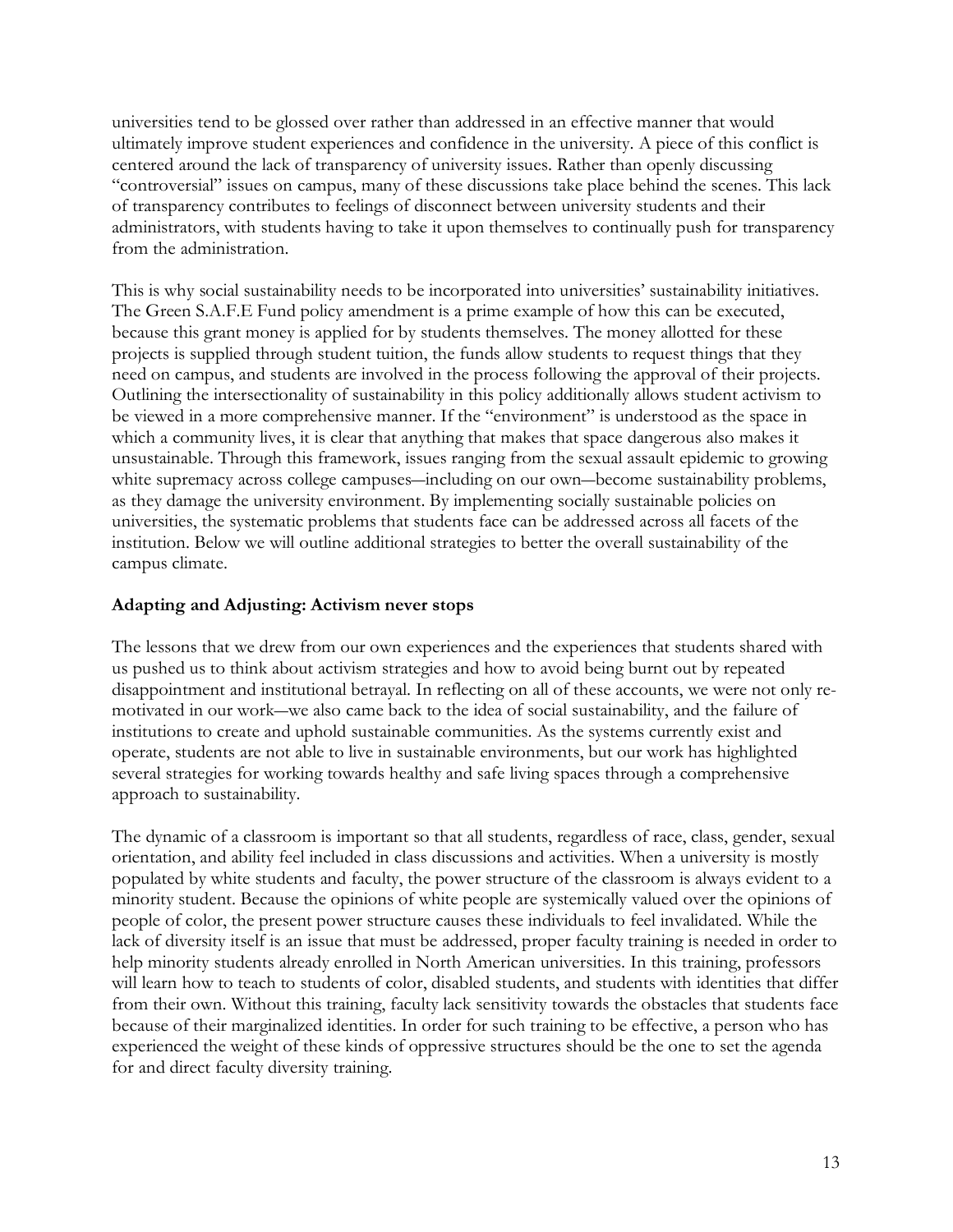Outside of the classroom, student-led initiatives are a key part of campus change. Though as discussed previously, students often feel that their voices are not heard by university administrators who wield the power in shaping university policy. However, strategies exist to strengthen the voices of students and thus increase their agency; these include forming alliances, collaborating, and providing spaces on campus for open dialogue. These spaces and alliances also provide support for marginalized students who do not feel that their voices are heard otherwise. However, because of the busy schedules of students and student workers, it can be difficult for students to physically gather together on a regular basis. Social media communities are thus also necessary for maintaining the collaborative efforts of students and continuously fostering open dialogue.

Technology-based networks emerge most significantly after events that create rifts in the campus climate, such as the presidential election in the fall of 2016. Because of the immediate accessibility of these platforms, students can come together at the spur of the moment, responding to issues as soon as they are brought to light. For example, when a few students chalked threatening messages on campus sidewalks on election night, other students shared photos with their friends, sparking an immediate late-night effort to scrub the messages away before the rest of the campus awoke in the morning. This collaborative effort allowed students involved in various organizations to form alliances with one another in order to achieve overlapping goals―to work against racism, sexism, Islamophobia, and xenophobia on campus.

As we worked to amend our university Green Fund, it became increasingly evident that working to improve this aspect of sustainability on campuses must be approached through the multitude of strategies stated above. That being said, changing policy language in order to broaden the use of funds helps to achieve these strategies. As a result, we encourage universities across North America to consider modifying their sustainability initiatives to incorporate the concentric circle model of sustainability.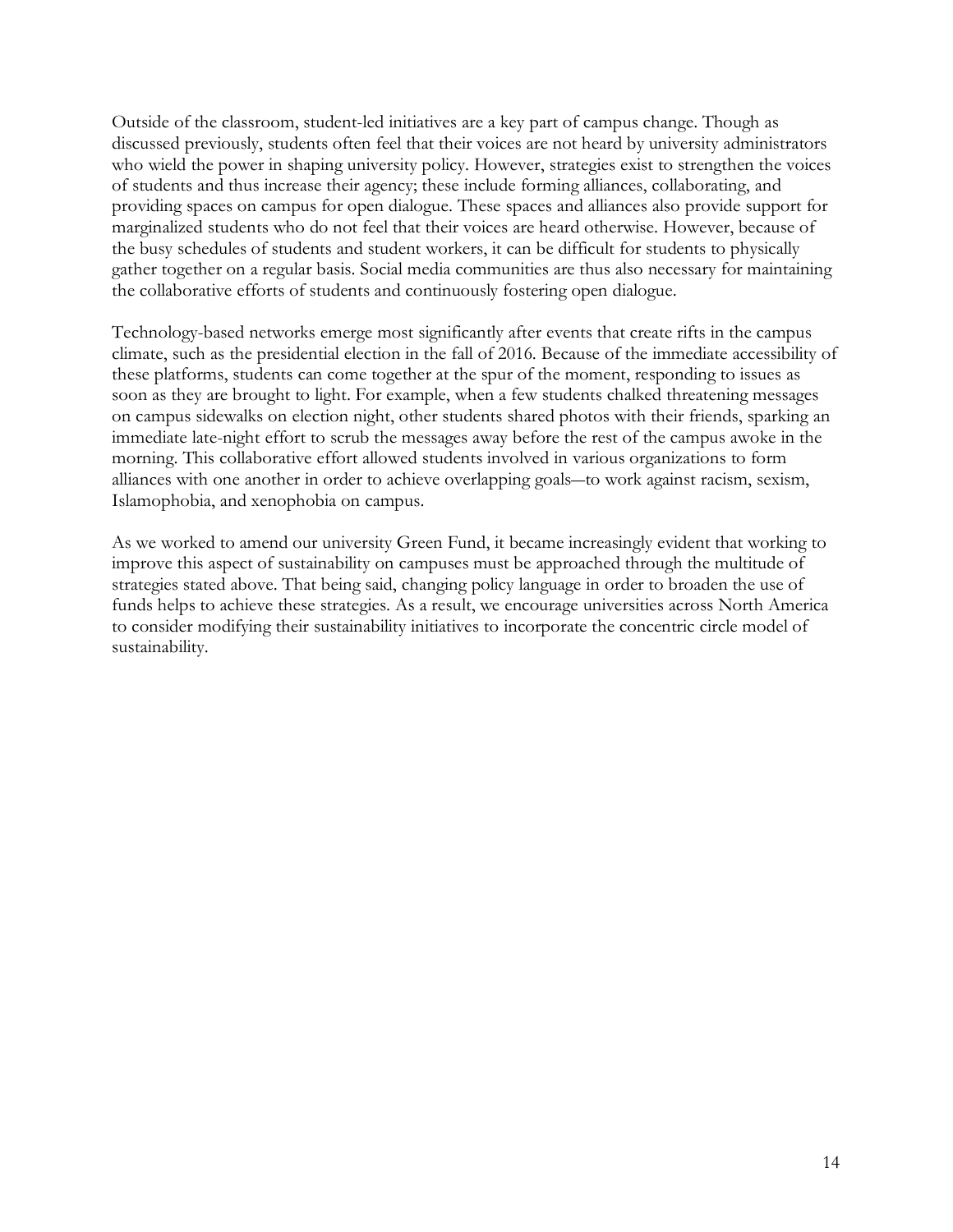#### **References**

ASOC. (2017). *Sustainability Fund*. Retrieved from

https://www.oxy.edu/asoc/environmental-stewardship/sustainability-fund

- Aw, F. (2017, September 26). Statement from Vice President of Campus Life Fanta Aw on Confederate flag posters. Retrieved from http://www.american.edu/president/diversity/respondingtohate/September-26-incidentstatement.cfm
- Beemyn, B, Curtis, B., Davis, M., & Tubbs, N. J. (2005). Transgender Issues on College Campuses. *New Directions for Student Services*, *111*, 49-60.
- Bogel-Burroughs, Nicholas. (2017, September 15). Ithaca Police Arrest Cornell Student for

Possible Hate Crime in Collegetown. *The Cornell Daily Sun,* Retrieved from

http://cornellsun.com/2017/09/15/ithaca-police-arrest-student-for-possible-hate-crime-incollegetown/

Boström, M. (2012). "A Missing Pillar? Challenges in Theorizing and Practicing Social Sustainability: Introduction to the Special Issue." *Sustainability: Science, Practice, & Policy*, *8*(1)

Brundtland, GH, & World Commission on Environment and Development. (1987). *Our Common Future: Report of the World Commission On Environment and Development.*

Byron, R. A., Lowe, M. R., Billingsley, B., & Tuttle, N. (2017). Performativity Double Standards and

the Sexual Orientation Climate at a Southern Liberal Arts University. *Journal of Homosexuality, 64*(5), 671-696.

Campus Sustainability Initiative. (2017). Retrieved from http://sustainability.ualberta.ca/CampusInitiatives/SocialSustainability.aspx

- Cole, L., Foster, S. (2001). *From the ground up:environmental racism and the rise of the environmental justice movement.* New York City, NY. New York University Press.
- Day, K. (1995). Assault Prevention As Social Control: Women And Sexual Assault Prevention On Urban College Campuses. *Journal of Environmental Psychology, 15*(4), 261-281.

Dempsey, N., Bramley, G., Power, S., & Brown, C. (2011). The social dimension of sustainable development: Defining urban social sustainability. *Sustainable Development, 19*(5), 289-300.

- Dillard, J., Dujon, V., & King, M. C. (Eds.). (2008). *Understanding the social dimension of sustainability*. Routledge.
- Dunn, M. S., & Hart-Steffes, J. S. (2012). Sustainability as Moral Action. *New Directions For Student Services*, *139*, 73-82.
- Edwards, K. E. (2012). Moving beyond green: Sustainable development toward healthy environments, social justice, and strong economies. *New Directions For Student Services*, *137*, 19- 28.
- *Green Revolving Fund Established.* (2017)*.* Retrieved from https://www.mtholyoke.edu/stories/66935/green-revolving-fund-established
- Gregg, N. (2009). *Adolescents and adults with learning disabilities and ADHD: assessment and Accommodation.* New York City, NY. The Guilford Press.
- Halewood, P. (2016). Campus activism and competing racial narratives: How student activism reinforces academic freedom. *Academe, 102,* 6.
- Hooey, C., Mason, A., & Triplett, J. (2017). Beyond Greening: Challenges to Adopting Sustainability in Institutions of Higher Education. *Midwest Quarterly*, *58*(3), 280-291. Interfaith Youth Core. (2010).
- In Oparah, J. C., & In Okazawa-Rey, M. (2016). *Activist scholarship: Antiracism, Feminism, and Social Change*.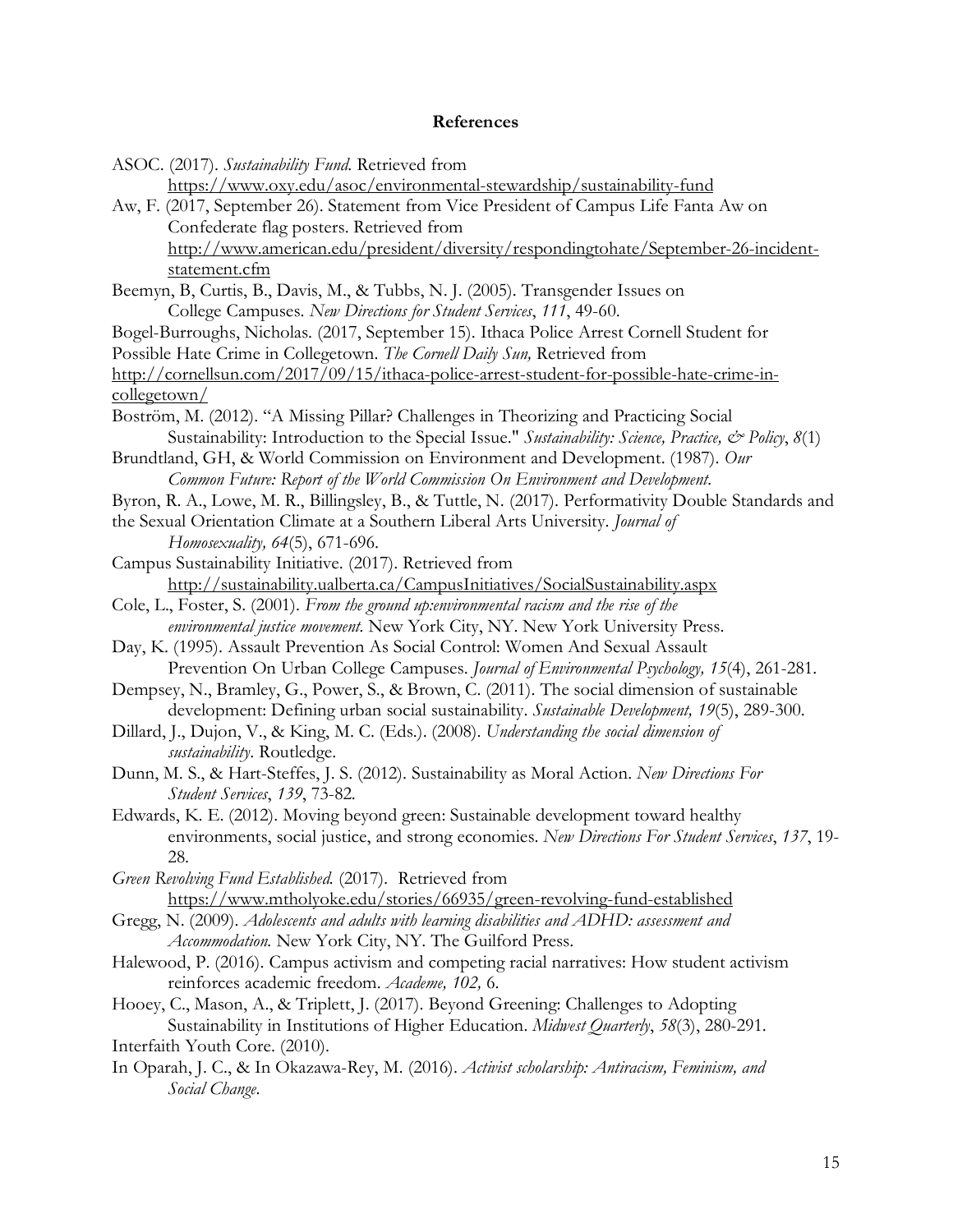- Iverson, S. D. (2007). Camouflaging power and privilege: A critical race analysis of university diversity policies. *Education Administration Quarterly*, *43*(5), 586–611.
- Kafer, A. (2013). *Feminist, Queer, Crip*. Bloomington, IN. Indiana University Press.
- Kafer, A. (2003). Compulsory Bodies: Reflections on Heterosexuality and Able-bodiedness. *Journal of Women's History, 15*(3), 77-89.
- Kerr, K. G., & Hart-Steffes, J. S. (2012). Sustainability, student affairs, and students. *New Directions For Student Services*, *137*, 7-17.
- Krebs, C. P., Lindquist, C. H., Warner, T. D., Fisher, B. S., & Martin, S. L. (2008). The campus sexual assault (CSA) study. *US Department of Justice*.
- Lewis, R., Marine, S., & Kenney, K. (2016). 'I get together with my friends and try to change it'. Young feminist students resist 'laddism', 'rape culture' and 'everyday sexism'. *Journal of Gender Studies, 1*, 1-17.
- Lowe, M., Byron, R., Griffin, F., Garcia, M., (2013). Food for Thought: Frequent Interracial Dining Experiences as a Predictor of Students' Racial Climate Perceptions. *The Journal of Higher Education, 84*(4). 569-600.
- Mak, M., and Peacock, C. (2012) "Social Sustainability: A Comparison of Case Studies in UK, USA and Australia ." *School of Architecture and Built Environment The University of Newcastle, Australia.* 1-13.
- Marine, S. B., & Nicolazzo, Z. (2014). Names That Matter: Exploring the Tensions of Campus LGBTQ Centers and Trans\* Inclusion. *Journal of Diversity in Higher Education, 7*(4), 265-281.
- Milem, J., Chang, M., & Antonio, A. (2005). *Making Diversity Work on Campus: A Research-Based Perspective.* Washington, DC. Association of American Colleges and Universities.
- Miller, H. K. (2016). Undergraduates in a Sustainability Semester: Models of social change for sustainability. *Journal Of Environmental Education*, *47*(1), 52-67.
- McClelland, K., & Auster, C. (1990). Public platitudes and hidden treasures: Racial climates at predominantly white liberal arts colleges. *The Journal of Higher Education, 61*(6), 601–642.
- Moganadas, S. R., Corral-Verdugo, V., & Ramanathan, S. (2013). Toward systemic campus sustainability: gauging dimensions of sustainable development via a motivational and perception-based approach. *Environment, Development and Sustainability: a Multidisciplinary Approach to the Theory and Practice of Sustainable Development, 15*(6), 1443-1464.
- Museus, S. D., Ledesma, M. C., & Parker, T. L. (2015). Racism and Racial Equity in Higher Education. *Ashe Higher Education Report, 42*(1), 1-112.
- Nicolazzo, Z. (2016). "Just Go In Looking Good": The Resilience, Resistance, and Kinship-Building of Trans\* College Students. *Journal of College Student Development, 57*(5), 538- 556.
- Partridge, E. (2005). 'Social sustainability': a useful theoretical framework?. *Australasian Political Science Association Annual Conference*, Dunedin, New Zealand, 28-30 September 2005.
- Riley, C. L., & Surmitis, K. A. (2017). Inclusivity on Campus: Strategies for Counselors Creating Community for All Students with an Emphasis on Muslim College Students. Counseling & Wellness: A Professional Counseling Journal, 6.
- Romero, A. 2017. College presidents worry about higher ed's future. The Edwardsville Intelligencer 3 April 2017, 3.
- Rybchinski, T. & Wolbring, G. (2013). Social Sustainability and Its Indicators through a Disability Studies and an Ability Studies Lens. *Sustainability, 5*(11), 4889-4907.
- Sandler, R. D., & Pezzullo, P. C. (2007). *Environmental justice and environmentalism: The*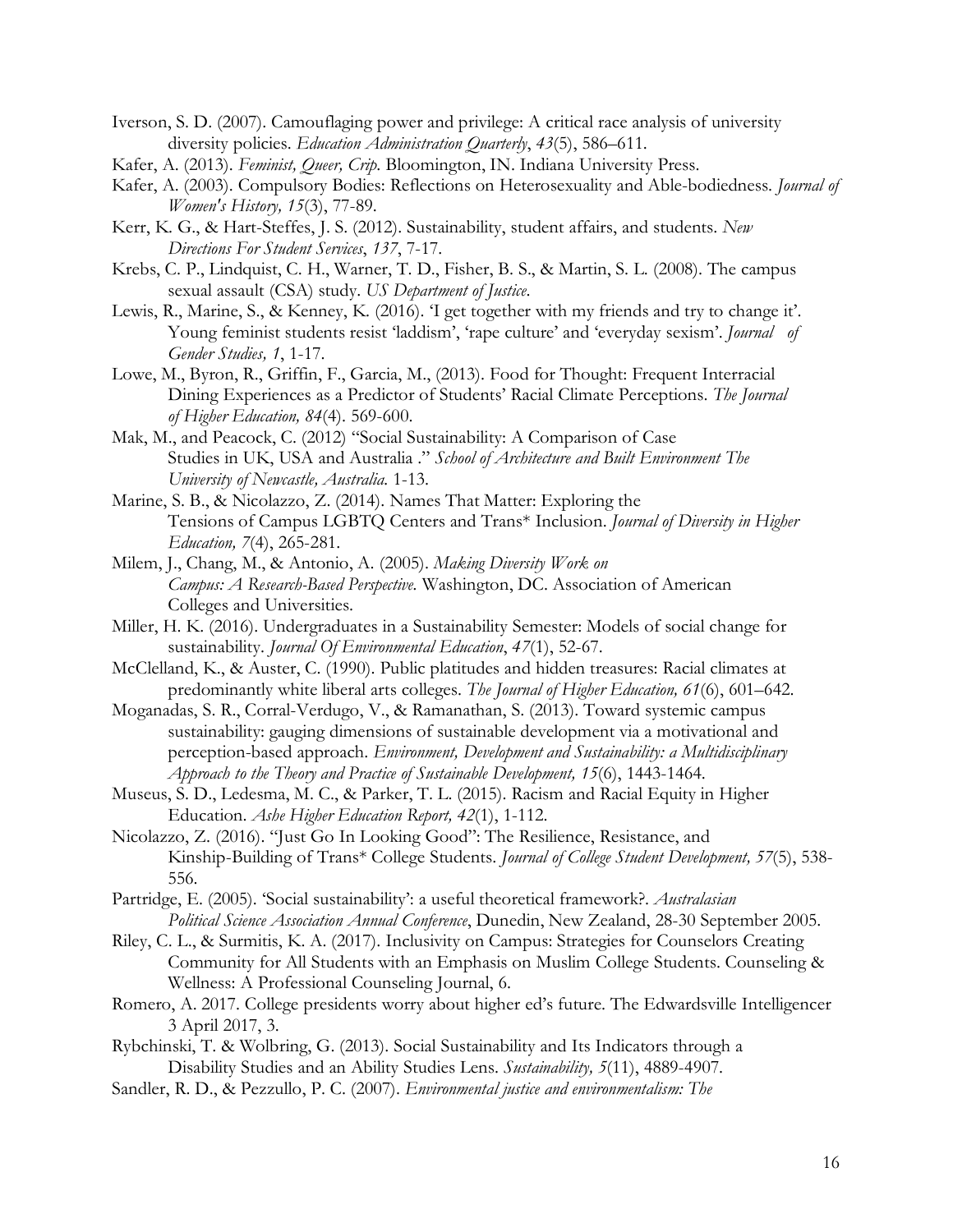*social justice challenge to the environmental movement*. Cambridge, Mass: MIT Press.

- Southwestern University Mission, Purpose, and Values. (2017). Retrieved from http://www.southwestern.edu/about/corevalues.php
- Stolzenberg, E. B., & Hughes, B. (2017). *The Experiences of Incoming Transgender College Students: New Data on Gender Identity. Liberal Education*, *103*(2), 38-43.
- Sue, D. W., Bucceri, J. M., Lin, A. I., Nadal, K. L., & Torino, G. C. (2007). Racial microaggressions and the Asian American experience. *Cultural Diversity & Ethnic Minority Psychology, 13,* 72–81.
- Sustainable Stanford. (2015). *Green Fund.* Retrieved from http://sustainable.stanford.edu/cardinal-green/cardinal-green-students/green-fund
- Sutton, H. (2016). Study Finds Increase in Online Graduate Programs Due to Traditional Classroom Ableism. *Disability Compliance for Higher Education, 21*(7), 9.
- UA Green Fund. (2016). Retrieved from http://saem-aiss.arizona.edu/student-affairs/student-fees/ua-green-fund
- Waldo, C. R. (1998). Out on Campus: Sexual Orientation and Academic Climate in a University Context. *American Journal of Community Psychology, 26*(5) 745-774.